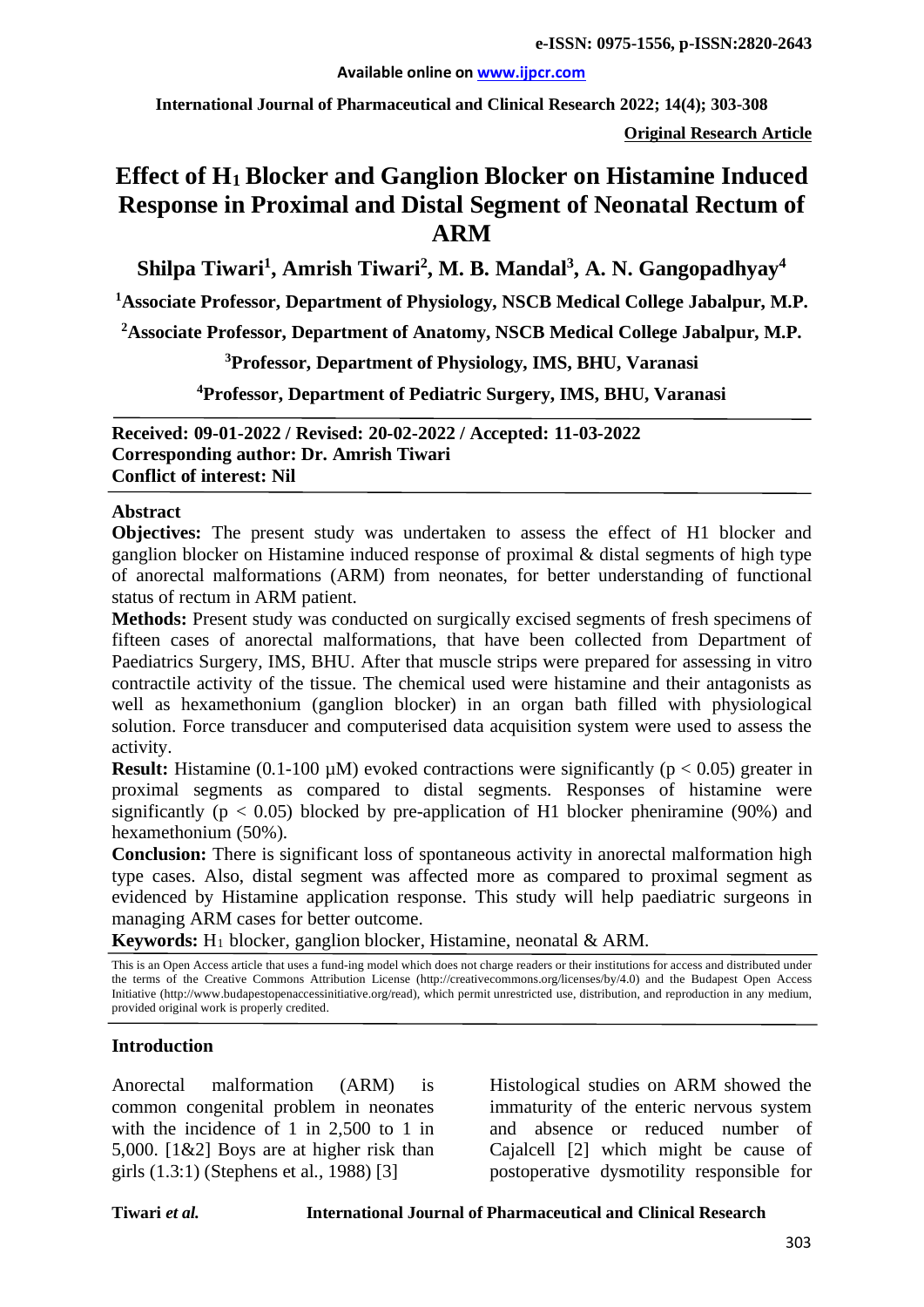constipation, incontinence, soiling etc after surgical repair.

Management of the condition is chiefly surgical.[4] However very effective surgical procedures need to be found out to avoid any kind of complications related to altered bowel motility. Therefore, knowledge of application of different chemicals on contractile status of different segments of rectal tissue from ARM might provide important guidelines for preparation of appropriate surgical procedures.[5]

### **Materials & Methods**

### **Sample collection**

After receiving information about admission of any case of ARM in pediatric surgery, chief complains, relevant history (Name, Age, Sex, weight and address) was noted. Consent was taken from patient's guardian to use the excised part for experimental study. intestinal tissue specimen was collected in freshly prepared oxygenated Krebs-Ringer solution. After that processing were done in the laboratory of physiology department.

## **Muscle strips preparation**

After removing the adventitious layer, 2 to 3 mm wide and 10 to 15 mm long, circular muscular strips were prepared from proximal and distal end of samples of ARM placed in tray containing ice cold (4°C-6°C) Krebs-Ringer solution continuously bubbled with 100% O2. Then mounted in in Krebs-Ringer filled organ bath.

## **Recording of contractile responses**

Effect of Histamine and its blocker and effect of ganglion blocker on histamine treated sample recordings were recorded after stabilization. Bridge amplifier and displayed personal computer Power lab data acquisition system and software CHART-5 for windows (AD Instruments, Australia) were used and Isometric muscle contractions were recorded.

## **Chemicals used**

Histamine (Hist), Hexamethonium (ganglion blocker) and Pheniramine maleate (Histamine antagonist) were used.

## **Analysis**

Chart-5 software, paired t-test and twoway ANOVA were used for analysis, mean ± SEM calculated using pooled values. Amplitude of contractions was expressed as tension per unit mass (g/g wet tissue. P value  $< 0.05$  was significant.

## **Observations and Results**

With the help of 15 ARM cases, we prepared total of 40 rectal muscle strips and spontaneous as well as chemically evoked contractions were evaluated.

### **Contraction in ARM Cases**

In six samples contractions were induced after application of different concentrations  $(0.1\n-100 \mu M)$  of Hist. The required conc. of Hist for such drug induced spontaneous contractions was higher in distal segment. Another four samples showed Hist evoked spontaneous contractions only in proximal segment.

There was dose dependent increase in response to Hist in proximal and distal segments. Responses of different conc. of Hist on proximal segment were higher as compare to distal segment. The difference of responses of Hist was statistically significant (\* $P < 0.05$ , two-way ANOVA;)

Proximal and distal segment recordings of ARM before and after applying different concentrations  $(0.1, 1, 10 \& 100 \text{ uM})$  of Hist. were made. Point of application of drug is indicated by an arrow. Tension (g) and time (min) calibrations were applied. Proximal segment shows presence of spontaneous contractions after application of Hist (Histamine). (C) On comparison of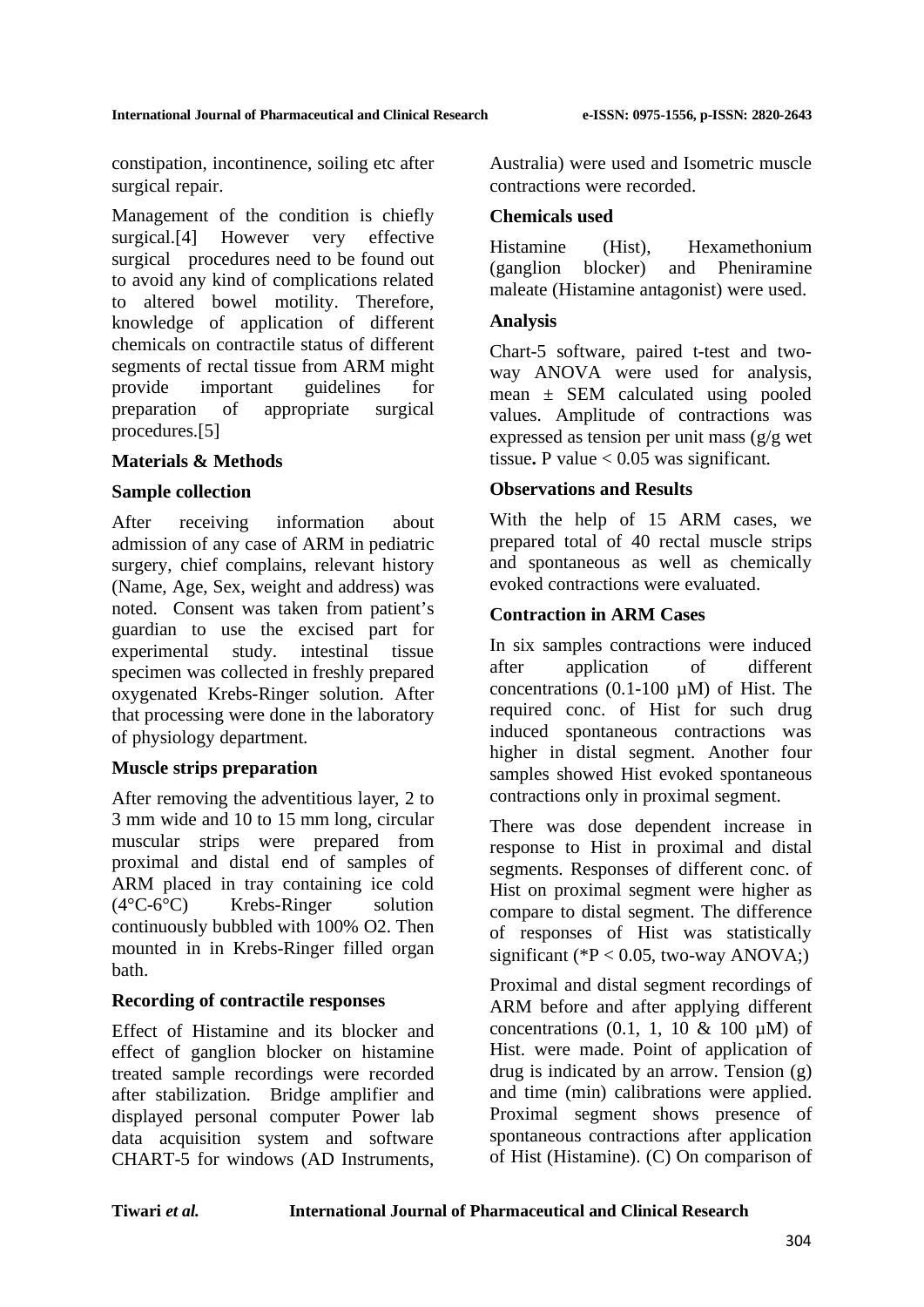dose-response curve of proximal and distal segments of ARM, data points represent Mean ± SEM values of Hist evoked contractions  $(g/g)$  with the different concentrations of Hist. Responses were significantly different ( $P < 0.05$ , two-way  $ANOVA$ ,  $n=$  6)



**Figure 1:**recordings of Proximal and distal segment ARM before and after applying different concentrations (0.1, 1, 10  $\&$  100  $\mu$ M) of Histamine

Responses of Hist (100 µM) were significantly ( $P < 0.05$ , paired t test, n=6) blocked after application of Phn  $(100 \mu M)$ in both proximal and distal segments. The blockade of responses in proximal and distal segments was 90 % and 85 % respectively after application of Phn (Fig 2)

Fig 2 Original recordings of effect of Phn (Pheniramine) on Hist (Histamine)

induced contractions in (A) Proximal (B) distal segments of ARM. Arrows indicate the point of application of drug. Vertical & horizontal calibrations represent the tension (g) and time (min.) respectively. (C) Histogram showing Mean ± SEM values of % of the initial responses to Hist 100 µM before and after applications of Phn. Responses of Hist after Phn were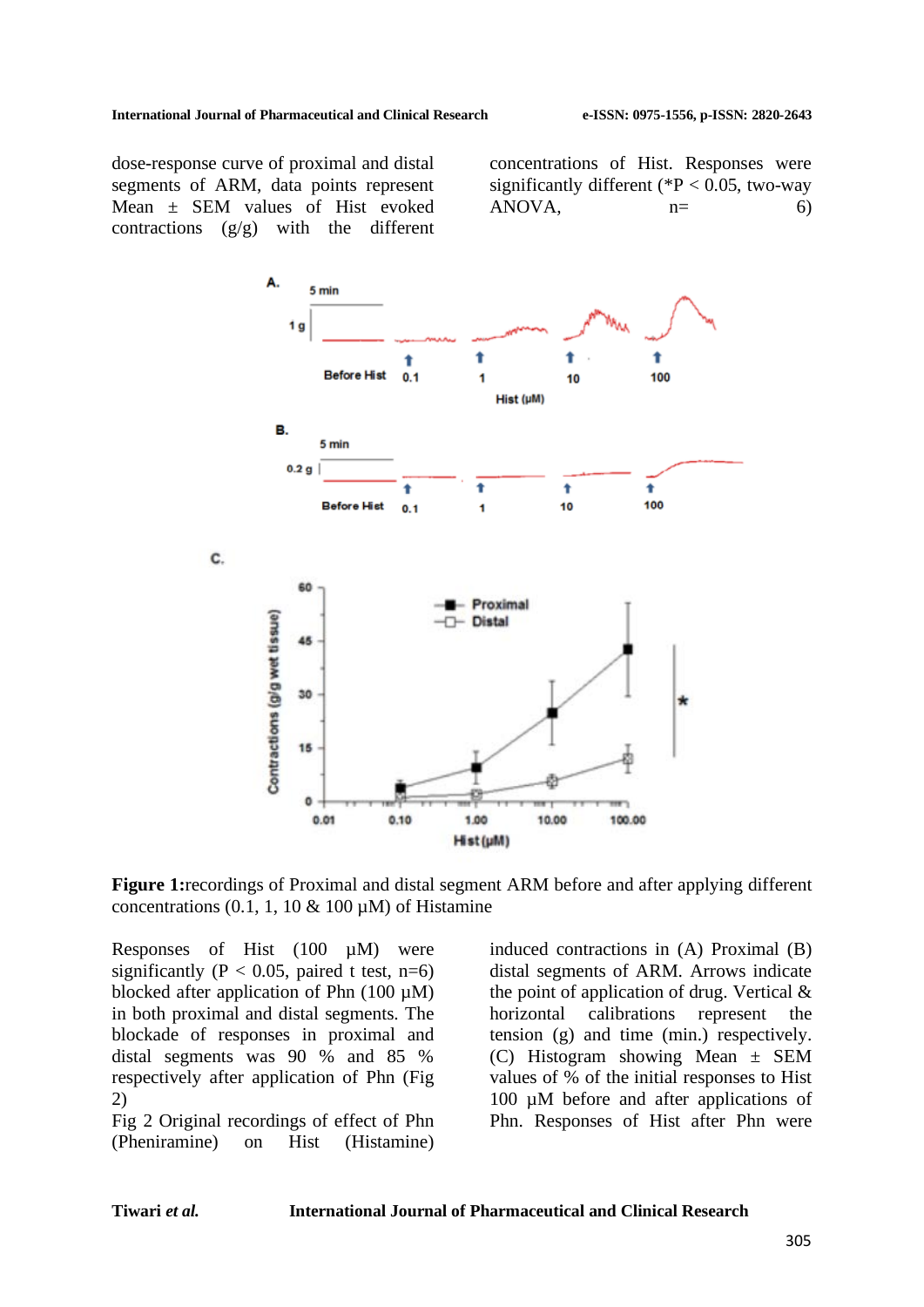

#### **Figure 2: Effect of pheniramine maleate (H1 receptor blocker) on Histamine-induced contractions in proximal and distal segment of ARM**

Hxm blocked nearly 55 % of Hist induced responses in proximal & distal segments and was statistically significantly (P < 0.05, paired t test,  $n=7$ )

Fig 3: Original recordings of effect of Hxm (Hexamethonium) on Hist induced contractions in (A) Proximal (B) distal segments of ARM. Arrows indicate the point of application of drug. Vertical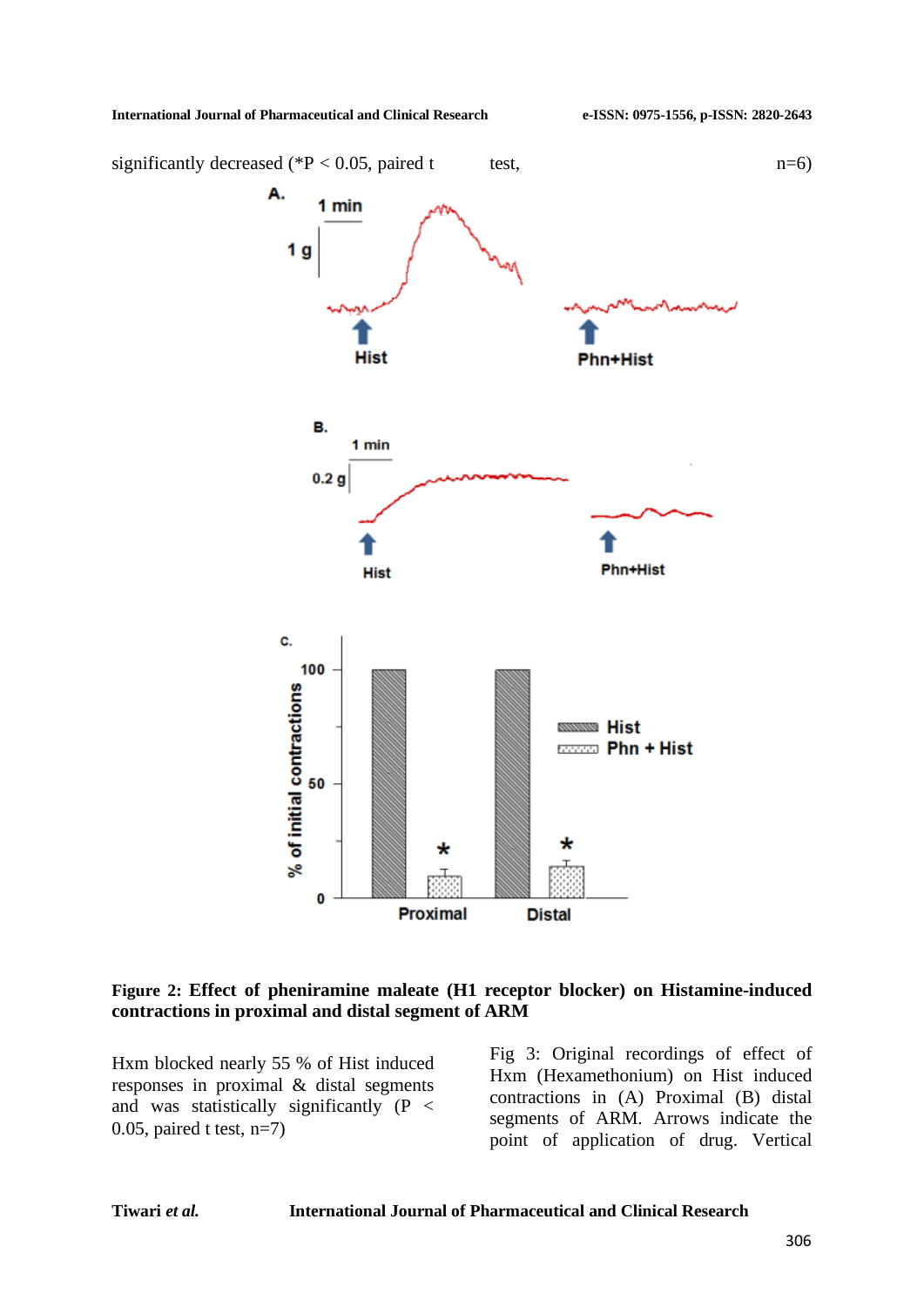&horizontal calibrations represent the tension (g) and time (min.) respectively. (C) Histogram showing Mean ± SEM values of % of the initial response to Hist

100 µM before and after application of Hxm. Responses of Hist after Hxm were significantly decreased ( $P < 0.05$ , paired t test,  $n=7$ )



**Figure 3: Hexamethonium (ganglion blocker) pre-treatment blocked histamine induced contractions**

#### **Discussion**

Thecontractility of rectal smooth muscle was evaluated by recording of application

of histamine and its blocker and effect of histamine in ganglion blocker pre-treated muscle tissue. Five silent samples demonstrated spontaneous contractions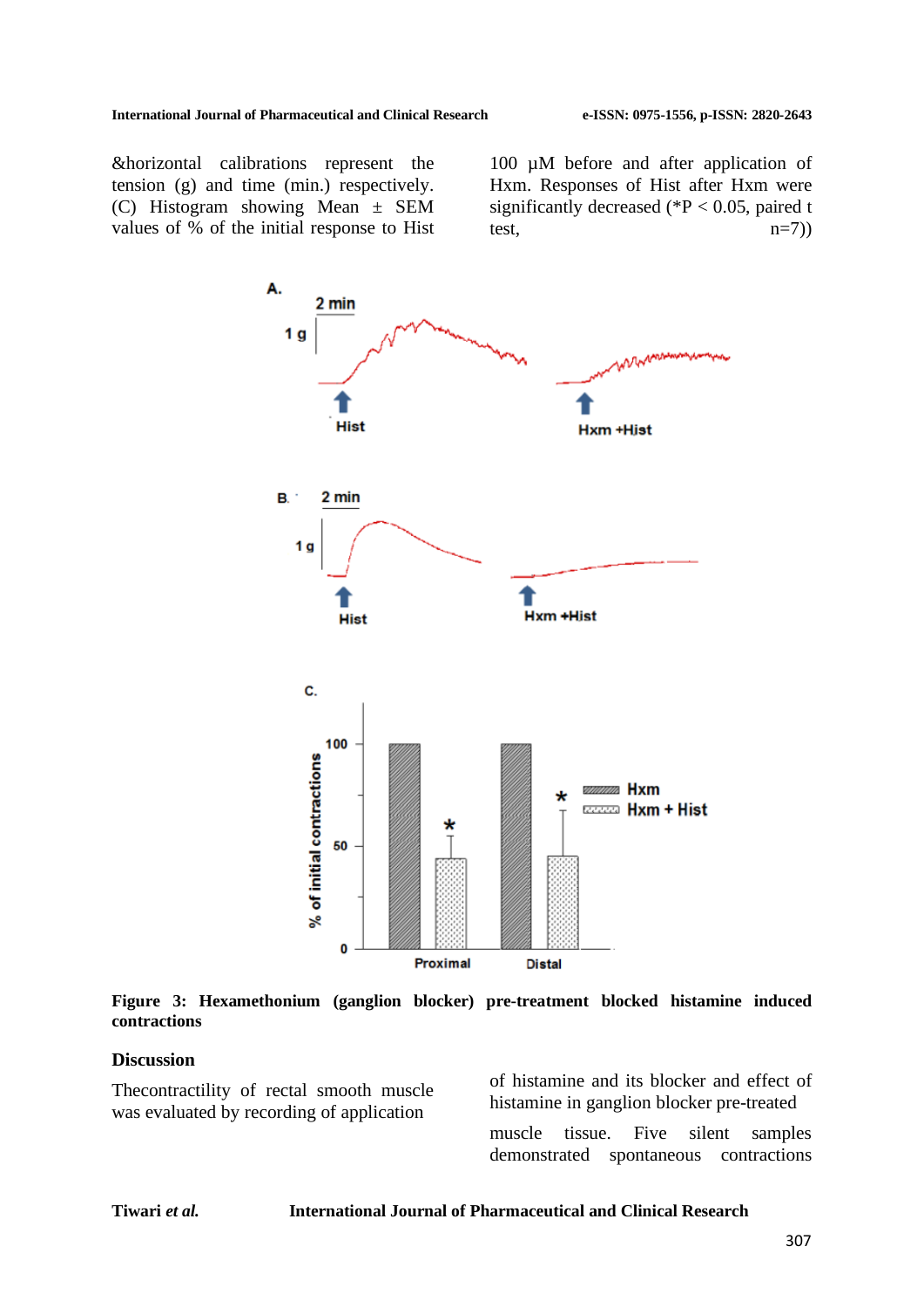after application of Hist.[6] This indicated that the ICC may get activated by an agonist like Hist suggesting a effect of on ICC. Dose of Hist required to stimulate ICC were higher in distal segment as compared that of proximal segment. On examination of Hist induced contractile strength of proximal and distal segment, it was noted that there was dose dependent increase in the response.[7] This agonistic effect is known to be mediated by H1 receptors Hist. In this study also it was observed that Phn (H1 blocker) could largely block the response. Rectal tissue of high type of ARM demonstrated higher contractility in proximal segment for Hist.[8]

In order to understand the role of the ganglionic tissue in enteric nervous system of ARM, experiments were designed to record the Hist induced activity following application of Hxm (ganglion blocker). Further, it was also observed that the Hist induced responses after pre - application of Hxm were blocked nearly by 55%. This indicated that the responses of Hist are mediated partly by its direct action on the muscle and partly through ganglion.[9]

Thus, the present investigation demonstrated that in high type of ARM, the rectal tissue is excitable by Histamine. However, the tissue appeared to be functionally abnormal on account of severe impairment of contractility in the distal segment.[10] These observations may have implications in surgical management of ARM problem in neonate, pertaining to the most controversial issue of preserving or excising the distal most part of the rectal tissue of high type of ARM

# **Conclusion**

There is significant loss of spontaneous activity in anorectal malformation high type cases. Also, distal segment was affected more as compared to proximal segment as evidenced by Histamine application response. This study will help paediatric surgeons in managing ARM cases for better outcome.

## **References**

- 1. Forrester MB, Merz RD. Risk of Selected Birth Defects with Prenatal Illicit Drug Use, Hawaii, 1986-2002. J Toxicol Environ Health A 2007, 70: 7- 18.
- 2. Kenny SE, Connell MG, Rintala RJ, Vaillant C, Edgar DH, Lloyd DA. Abnormal colonic interstitial cells of Cajal in children with anorectal malformations. J PediatrSurg 1998; 33: 130-132.
- 3. Stephens FD, Smith ED, Paul NW. Anorectal malformations in children. Birth Defects Orig Artic 1988; 24: 1- 604.
- 4. Gangopadhyay AN, Pandey A, Rastogi N. A study of the functional aberration of the pouch in anorectal malformation associated with congenital pouch colon. Colorectal Disease. 2010; 12(3): 226-231.
- 5. Sanders KM, Ward SM: Interstitial cells of Cajal. A new perspective on smooth muscle functions. J Physiol. 2006; 576: 721-726
- 6. Tyagi P, Mandal MB, Mandal S Patne S C.U, Gangopadhyay A N. Pouch colon associated with anorectal malformations fails to show spontaneous contractions but respond to acetylcholine and histamine in vitro. J Pediatr Surg. 2009; 44: 2156- 2162.
- 7. Kamikawa Y, Shibukawa A, Uchida K. Comparison of motor reactivity of the colonic muscularis mucosae isolated from human, guinea pig and rat in vitro. Pol J Pharmacology 2002; 54: 261-266.
- 8. Deshpande SB, Gupta NK, Shukla VK. Cholelithiatic human gallbladders in